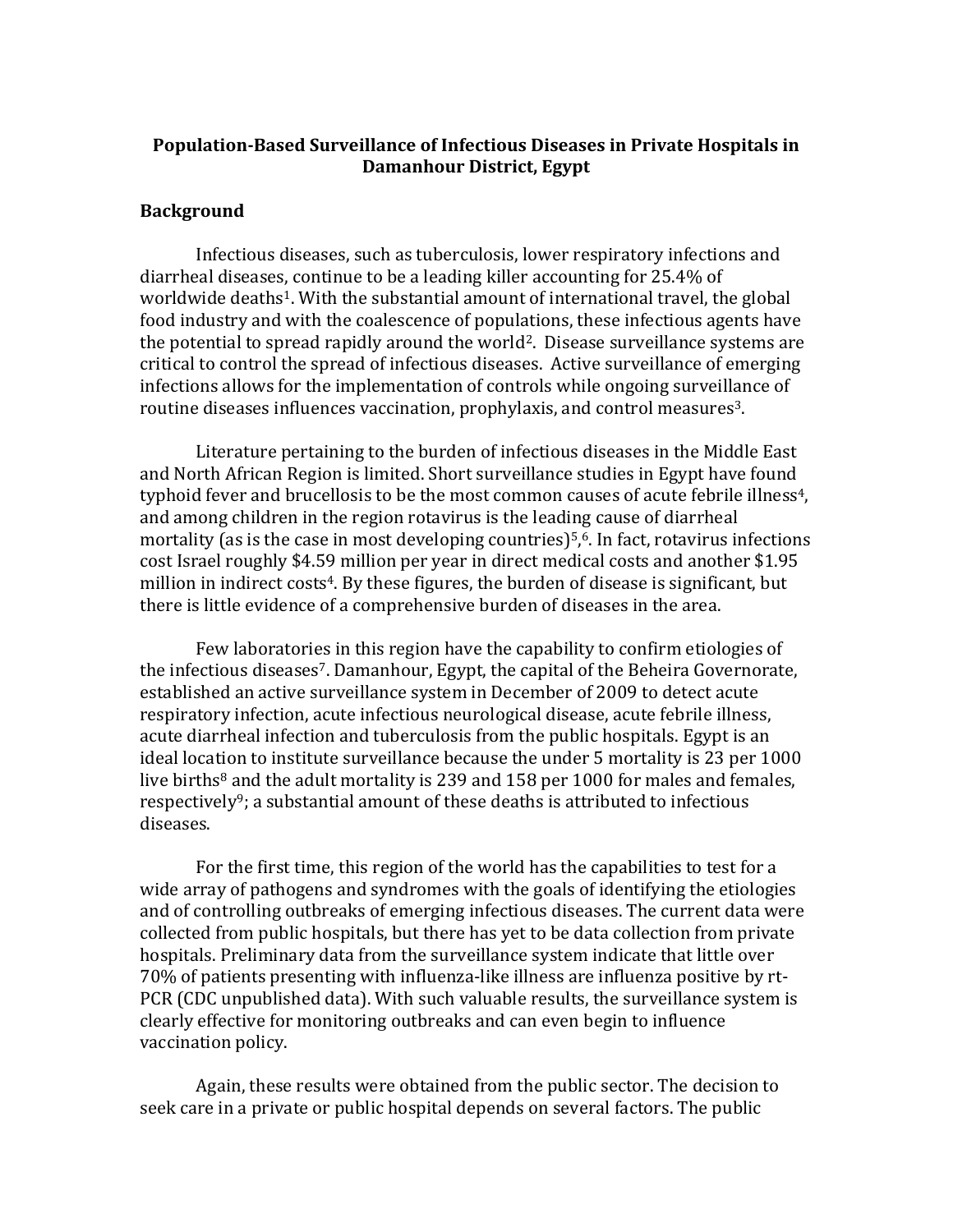facilities in rural areas tend to be of poor quality so residents will opt for a private facility, if affordable. Egyptian health insurance covers services at public facilities, yet  $41\%$  of people still choose private facilities<sup>10</sup>. Those living in extreme poverty often turn first to traditional and "magical" healers. There is variability in care sought, but with such a high percentage of the population seeking private care, the next installation of the surveillance system needs to assess the burden of infectious diseases presenting at private facilities.

Previous surveillance studies in other regions of Egypt successfully identified etiologies of infectious diseases with the proper laboratory equipment $11,12$ . Since the Damanhour site now has this capacity, implementing the surveillance system in private hospitals would help strengthen existing efforts and lessen gaps in the system. A more thorough approach to monitoring active infections will reduce the burden and spread of disease in the Damanhour District. This system will provide early warnings of outbreaks in the region that may spread outside of Egypt; identifying infections before they spread will have potential global benefits.

# **Objective**

• To determine the incidence of infectious diseases in private hospitals in the Damanhour District, Beheira Governorate, Egypt

# **Specific Aims**

- 1. To elaborate on the current surveillance system by conducting active surveillance in the private hospitals
- 2. To quantify infections in the region identified in private hospitals
- 3. To determine etiologies using laboratory-enhanced confirmation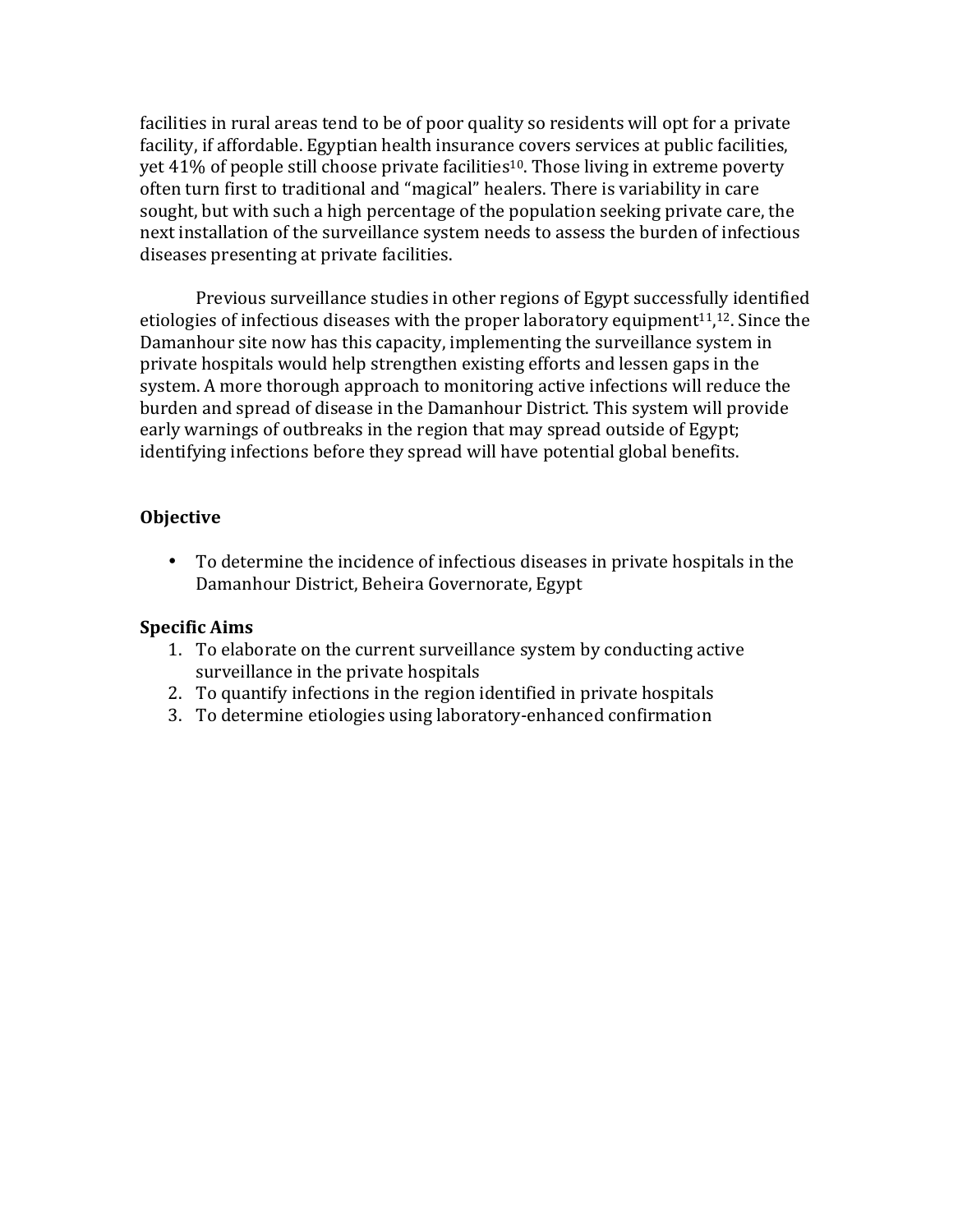## **Conceptual Framework**



This portion of the larger surveillance project is to improve the established system by integrating data collected from private hospitals. Those admitted to the private hospitals with suspected infectious diseases will be tested and confirmed biologically (with advanced laboratory confirmation). The factors that are necessary to strengthen the surveillance system are listed on top and from where the data collection will and should occur are listed below the objective. The immediate outcome, to understand the burden of infectious diseases, prompts the need for improved surveillance. The long-term impact of this project is the reduced burden of infectious diseases in the region, though this is outside the scope of a summer project.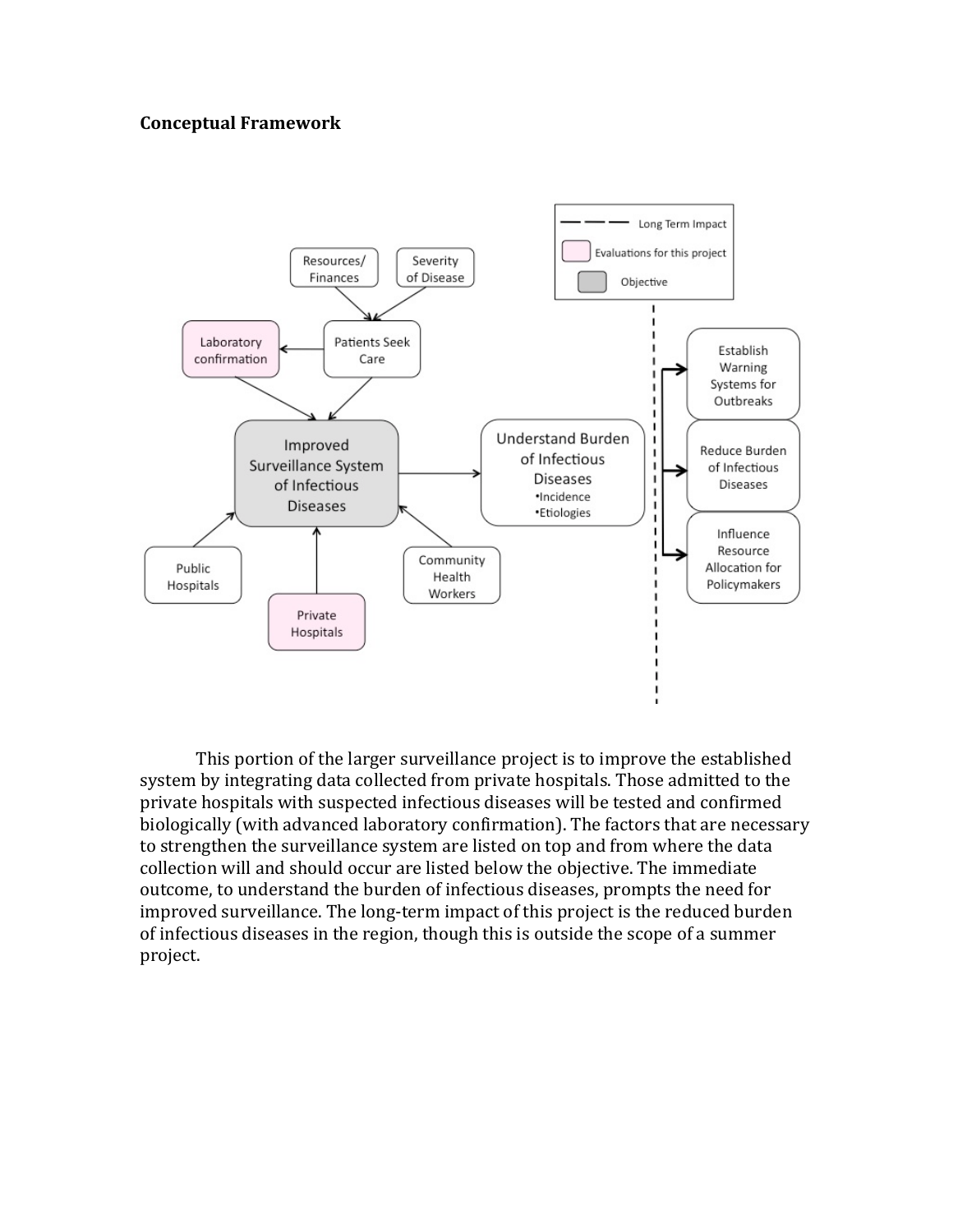#### **Methods**

#### **Research Design**

A cross-sectional, quantitative approach will determine the incidence of infectious diseases in the area. Data was collected from the public hospitals using a comprehensive survey. To strengthen this existing surveillance system, data from private hospitals will be collected in the same manner using the same questionnaire. This will ensure consistency of data collection among the public and private hospitals and is an appropriate way to compile quantitative information from a large population for data analysis. Then, based on the surveys and a physician consult, select patients will be enrolled to provide, with consent, samples to be tested in order to quantify infections and determine the etiologies of the diseases. Like in the public hospitals, advanced laboratory techniques will be used for the biological confirmation to accurately determine the incidence of particular infectious diseases.

### **Larger project:**

The surveillance system was recently established in the Damanhour district in the Beheira Governorate, Egypt. This system identifies infectious diseases in the district and the etiologies of these diseases using laboratory-enhanced methods. In a collaborated effort between the Egyptian Ministry of Heath, the Centers for Disease Control and Prevention, and the United States Naval Medical Research Unit #3 (NAMRU-3), the region has the capabilities to detect infectious agents affecting the population. The ultimate goal of this larger project is to detect infectious disease threats of public health importance, influence policymakers when considering the allocation of funding and/or resources, and to reduce the burden of infectious diseases. The portion of the project incorporating private hospitals is contributing to the preexisting, on-going efforts.

### **Project site and population:**

Egypt is divided into 29 administrative regions, or governorates. The Damanhour district is located within the Beheira governorate and has a population of 691,000. This district contains the main urban city, Damanhour city, and a large rural area. The northern Egyptian district is located in Nile Delta Region and contains 14 hospitals, 8 of which are public and 6 of which are private. The private hospitals are Dar el Shefa, El Mobara, The Medical Center, El Raee el Saleh, Dar el Salam and El Masry.

There is very little exclusion in the study population. Because this project is a population-based surveillance, all individuals will be included regardless of ethnicity, socioeconomic status, religion, or sex. Neonates (less than 31 days old) will be excluded, as many of their infections are acquired during passage through the birth canal and are not representative of the incidence of infectious diseases being monitored. Case definitions vary between children under 5 years and children/adults over the age of 5 years, but there is no upper age limit for inclusion.

#### **Project Procedures:**

The larger project, started in public hospitals December 2009, initiated the surveillance protocol in increments due to the nature of the project; a large region with a broad scope of diseases being investigated. Disease syndromes were introduced in a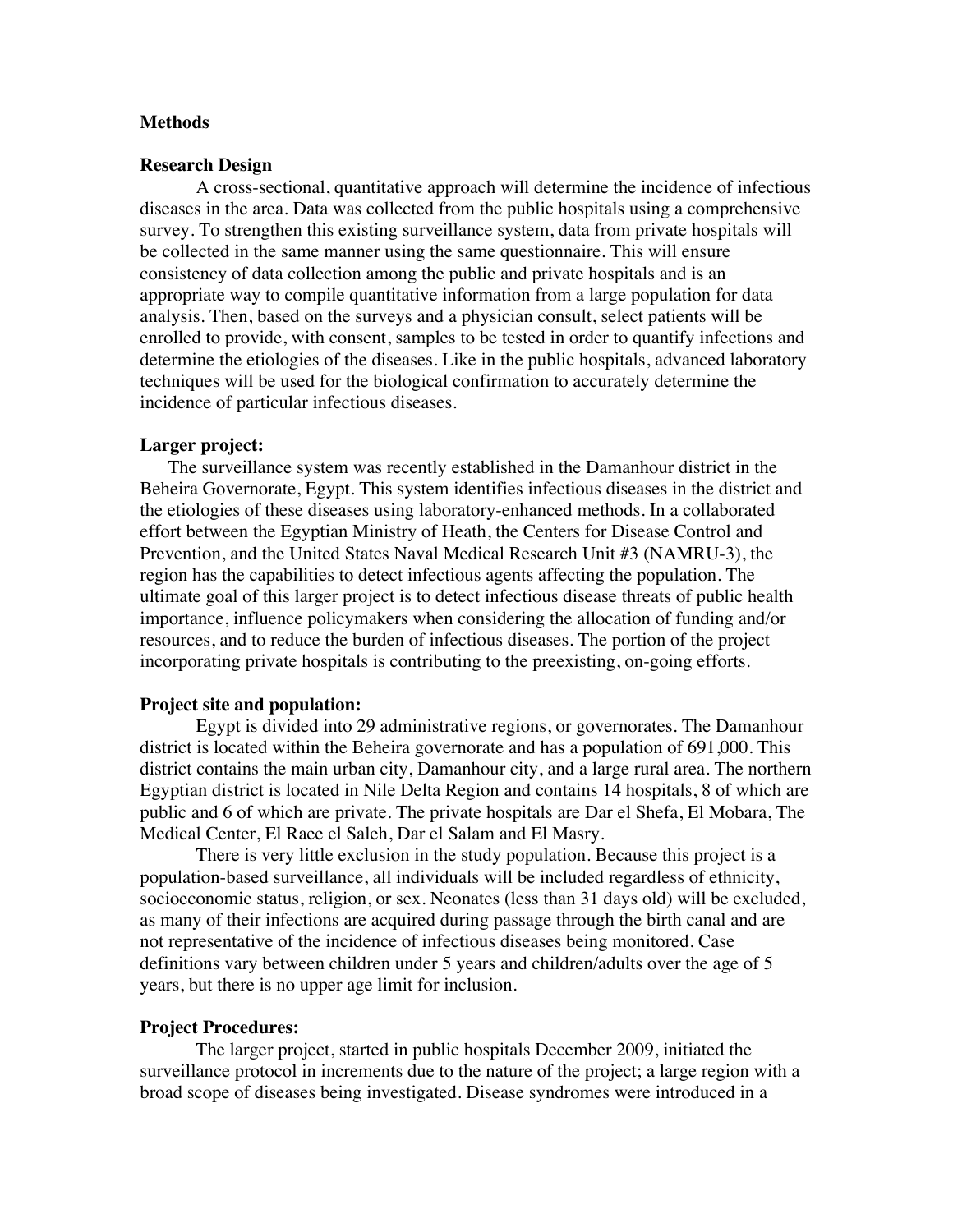stepwise manner, first with respiratory diseases followed by out-patient influenza-like illnesses and TB, diarrheal diseases, acute febrile illness and lastly, acute infectious neurological disease. It took one year for the complete surveillance system to be functional within all 8 public hospitals. With this solid infrastructure in place, the establishment of the surveillance in private hospitals should only take 3-4 weeks, with consistent reporting by one month.

When patients seek care for any of the above listed illnesses, the study nurses will provide the patients with a comprehensive survey (upon discharge) addressing risk factors associated with disease syndromes, potential exposures, demographic information, date of onset of symptoms, hospitalizations and final outcome. These surveys will be constructed in EpiInfo and the information will be collected using a password-protected Personal Digital Assistant (PDA), just as was done in the public hospitals. A physician consult will determine if the patient presents with symptoms meeting the specific case definitions for each syndrome. If so, with consent, those patients meeting the case definition will submit the required samples (stool, sputum, urine, nasopharyngeal swab, oropharyngeal swab, etc.) for laboratory testing. These samples will be labeled with a unique identification number to be used on all forms and specimens for that patient for the remainder of the surveillance period.

Once the samples are collected and properly labeled and stored, the project staff will transport the specimens to NAMRU-3, the research lab, and analyze the samples in the laboratory. Depending on the agent or illness being tested, different techniques will be applied, including but not limited to: polymerase chain reaction (PCR), real-time PCR, blood and bacterial culture and microscopic observation drug susceptibility testing.

The sample size comprises all those who seek care and meet the specific case definitions established previously within the larger project. Based on prior calculations from the public hospitals, the expected enrollment is 21 cases per month per hospital. For the three-month portion at the six private hospitals, 378 patients are expected to enroll.

The measurement in this project is the incidence of infectious diseases in the area. The first instrument is the survey explained above. Data from that survey will be downloaded daily from the PDAs and will then be analyzed using SPSS. The associations investigated will be that of exposure and different infectious diseases and the analysis will also reveal how many of the perceived infections (those who sought care) were actually diagnostically confirmed. The second instrument in this project is the laboratory equipment. The use of the laboratory will provide the accurate, quantifiable amount of infectious diseases in the area.

The final product of this portion of the project will describe the incidence of infectious diseases in the Damanhour district in the Beheira governorate, Egypt. The project will establish surveillance in the private hospitals that will then be maintained by permanent research staff in Egypt. The immediate results will quantify the incidence of infections in reports and peer-reviewed articles. The long-term deliverable of this surveillance system (in terms of the larger project) is to introduce interventions and